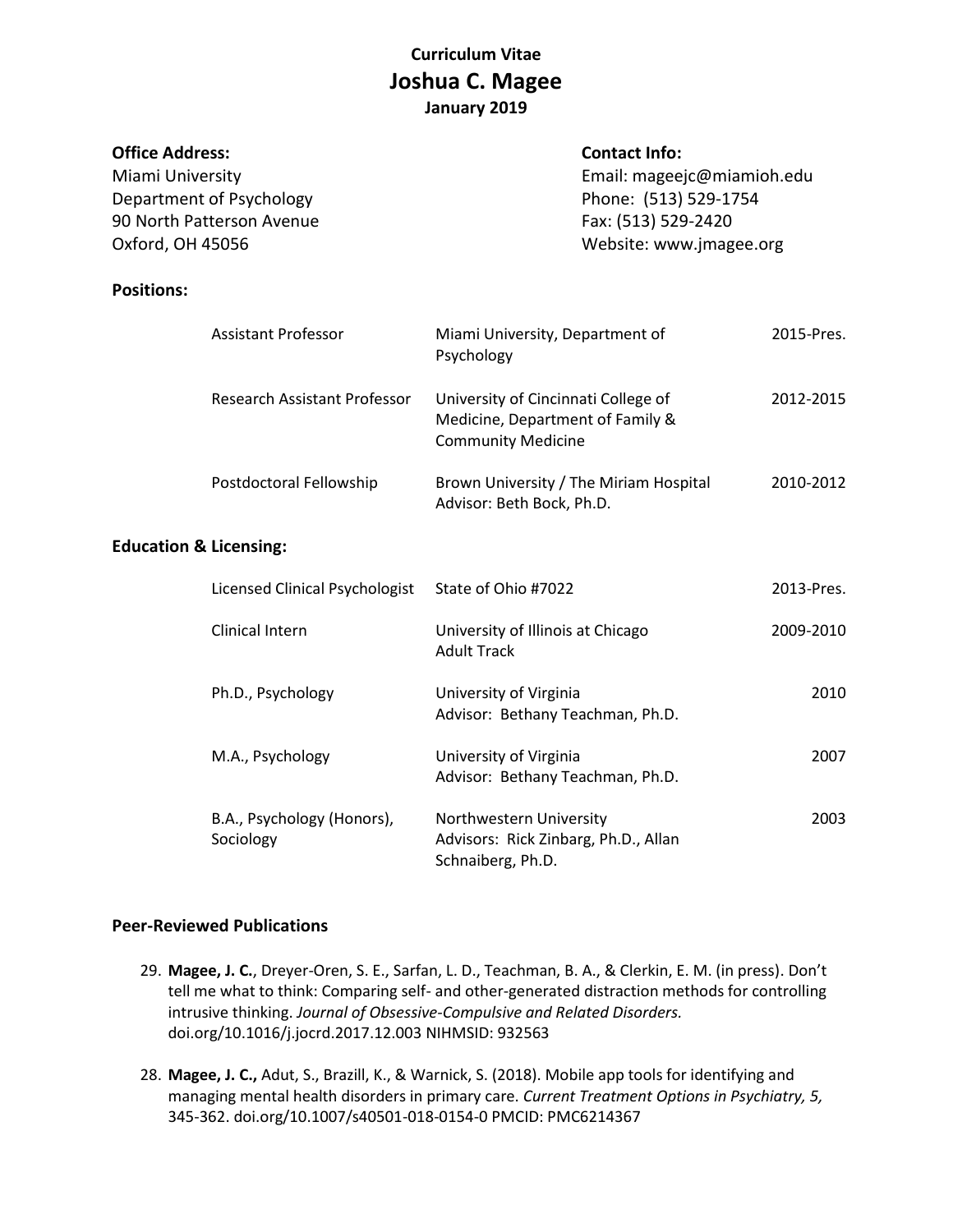- 27. Clerkin, E. M., Sarfan, L. D., Parsons, E. M., & **Magee, J. C.** (2017). Mindfulness facets, social anxiety, and drinking to cope with social anxiety: Testing mediators of drinking problems. *Mindfulness, 8,* 159-170*.* doi.org/10.1007/s12671-016-0589-6 PMCID: PMC5381930
- 26. Green, J. S., **Magee, J. C.,** Steiner, A. R. W., & Teachman, B. A. (2017). When the "golden years" turn blue: Using the healthy aging literature to elucidate anxious and depressive disorders in older adulthood. *International Journal of Behavioral Development, 41,* 295-307. doi.org/10.1177/0165025415613855 PMCID: PMC5425168
- 25. Clerkin, E. M.<sup>#</sup>, **Magee, J. C.**<sup>#</sup>, Wells, T. T., Beard, C., & Barnett, N. P. (2016). Randomized controlled trial of attention bias modification in a racially diverse, socially anxious, alcohol dependent sample. *Behaviour Research and Therapy*, 87, 58-69. doi.org/ 10.1016/j.brat.2016.08.010 PMCID: PMC5127758 #Co-first authors.
- 24. **Magee, J. C.**, Lewis, D. F., & Winhusen, T. (2016). Evaluating nicotine craving, withdrawal, and substance use as mediators of smoking cessation in cocaine- and methamphetamine-dependent patients. *Nicotine & Tobacco Research, 18,* 1196-1201. doi.org/10.1093/ntr/ntv121
- 23. **Magee, J. C.**, & Winhusen, T. (2016). The coupling of nicotine and stimulant craving during treatment for stimulant dependence. *Journal of Consulting and Clinical Psychology, 84,* 230-7. doi.org/10.1037/ccp0000054. PMCID: PMC4760905
- 22. Clerkin, E. M., **Magee, J. C.**, & Parsons, E. M. (2014). Evaluating change in beliefs about the importance/control of thoughts as a mediator of CBM-I and responses to an ICT stressor. *Journal of Obsessive-Compulsive and Related Disorders, 3,* 311-318. doi.org/10.1016/j.jocrd.2014.07.002. PMCID: PMC4233429
- 21. Clerkin, E. M., Werntz, A. J., **Magee, J. C.**, Lindgren, K. P., & Teachman, B. A. (2014). Evaluating age differences in coping motives as a mediator of the link between social anxiety symptoms and alcohol problems. *Psychology of Addictive Behaviors, 28,* 880-886. doi.org/10.1037/a0036813. PMCID: PMC4165706
- 20. **Magee, J. C.**, Smyth, F. L., & Teachman, B. A. (2014). A web-based examination of responses to intrusive thoughts across the adult lifespan. *Aging and Mental Health, 18*, 326-339. doi.org/10.1080/13607863.2013.868405. PMCID: PMC3944111
- 19. Lambert, A. E., Hu, Y., **Magee, J. C.**, Beadel, J. R., & Teachman, B. A. (2014). Thought suppression across time: Change in frequency and duration of thought recurrence*. Journal of Obsessive-Compulsive and Related Disorders, 3,* 21-28. doi.org/10.1016/j.jocrd.2013.11.004. PMCID: PMC3931447
- 18. Bock, B. C. <sup>#</sup>, Heron, K. E. <sup>#</sup>, Jennings, E. G. <sup>#</sup>, Morrow, K. M. <sup>#</sup>, Cobb, V. <sup>#</sup>, **Magee, J. C.** #, Fava, J. L. #, Deutsch, C.<sup>#</sup>, & Foster, R.<sup>#</sup> (2013). A text message delivered smoking cessation intervention: The initial trial of TXT-2-QUIT, a randomized, controlled trial. *JMIR mHealth and uHealth*, *1(2)*: e17. doi.org/10.2196/mhealth.2522. PMCID: PMC4114437 #Authors contributed equally.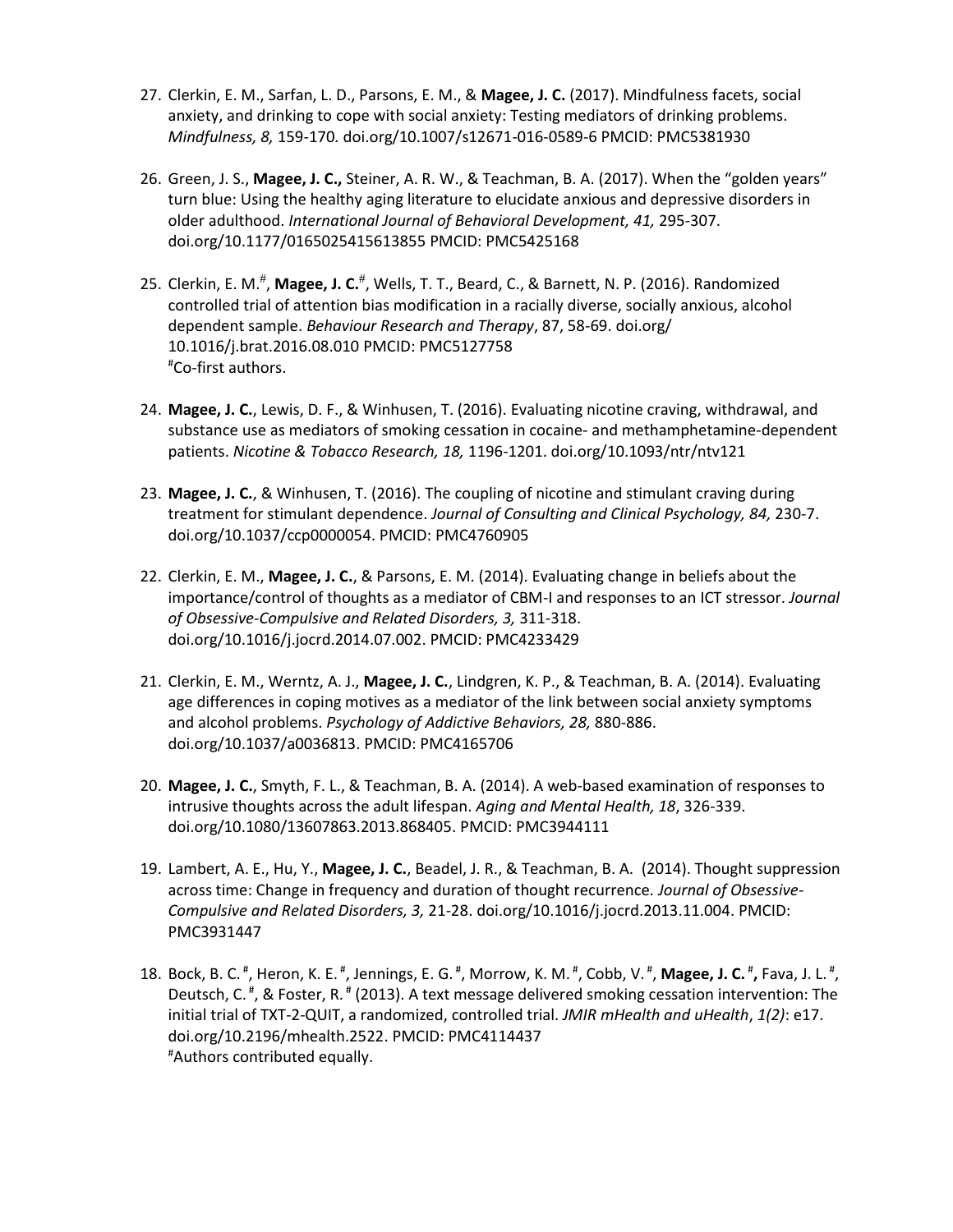- 17. Dehaan, S., Kuper, L., **Magee, J. C.**, Bigelow, L., & Mustanski, B. S. (2013). The interplay between online and offline explorations of identity, relationships, and sex: A mixed-methods study with LGBT youth. *Journal of Sex Research, 50,* 421-34. doi.org/10.1080/00224499.2012.661489
- 16. Bock, B., Heron, K., Jennings, E., **Magee, J. C.**, & Morrow, K. M. (2013). User preferences for a text message-based smoking cessation intervention. *Health Education & Behavior, 40,* 152-9. doi.org/10.1177/1090198112463020
- 15. **Magee, J. C.**, Dehaan, S., Bigelow, L., & Mustanski, B. S. (2012). Sexual health informationseeking online: A mixed-methods study among Lesbian, Gay, Bisexual, and Transgender young people. *Health Education & Behavior, 39,* 268-275. doi.org/10.1177/1090198111401384
- 14. **Magee, J. C.**, Harden, K. P., & Teachman, B. A. (2012). Thought suppression and psychopathology: A quantitative review. *Clinical Psychology Review, 32,* 189-201. doi.org/10.1016/j.cpr.2012.01.001. PMCID: PMC3253184
- 13. **Magee, J. C.,** & Teachman, B. A. (2012). Distress and recurrence of intrusive thoughts in younger and older adults. *Psychology and Aging, 27,* 199-210. doi.org/10.1037/a0024249. PMCID: PMC3253184
- 12. Thorndike, F. P., Ritterband, L. M., Saylor, D. K., **Magee, J. C.**, Gonder-Frederick, L., & Morin, C. M. (2011). Validation of the Insomnia Severity Index as a web-based measure. *Behavioral Sleep Medicine, 9,* 216-223. doi.org/10.1080/15402002.2011.606766
- 11. **Magee, J. C.**, & Carmin, C. N. (2010). The relationship between sleep and anxiety in older adults. *Current Psychiatry Reports, 12 (1)*, 13-19. doi.org/10.1007/s11920-009-0087-9
- 10. Gonder-Frederick, L., Zrebiec, J., Bauchowitz, A., Ritterband, L., **Magee, J. C.**, Cox, D., & Clarke, W. (2009). Cognitive function is disrupted by both hypo- and hyperglycemia in school-aged children with Type 1 diabetes: A field study. *Diabetes Care, 32,* 1001-1006. doi.org/10.2337/dc08-1722. PMCID: PMC2681021
- 9. **Magee, J. C.**, Ritterband, L. M., Thorndike, F. P., Cox, D. J., & Borowitz, S. M. (2009). Exploring the relationship between parental worry about their children's health and usage of an Internet intervention for pediatric encopresis. *Journal of Pediatric Psychology, 34,* 530-538. doi.org/10.1093/jpepsy/jsn091. PMCID: PMC2722136
- 8. Ritterband, L. M., Thorndike, F. P., Gonder-Frederick, L., **Magee, J. C.**, Bailey, E., Saylor, D. K., & Morin, C. (2009). Efficacy of an Internet-based behavioral intervention for adults with insomnia. *Archives of General Psychiatry, 66,* 692-698. doi.org/10.1001/archgenpsychiatry.2009.66. PMCID: PMC3723339
- 7. Thorndike, F. P., Carlbring, P., Smyth, F., **Magee, J. C.**, Gonder-Frederick, L., Ost, L. G. & Ritterband, L., (2009). Web-based measurement: Effect of completing single or multiple items per web page. *Computers in Human Behavior, 25,* 393-401. doi.org/10.1016/j.chb.2008.05.006
- 6. Ritterband, L. M., Ardalan, K., Thorndike, F. P., **Magee, J. C.**, Cox, D. J., Borowitz, S. M., & Sutphen, J. L. (2008). Real world use of an Internet intervention for pediatric encopresis. *Journal of Medical Internet Research*, *10 (2):* e16. doi.org/10.2196/jmir.1081. PMCID: PMC2483922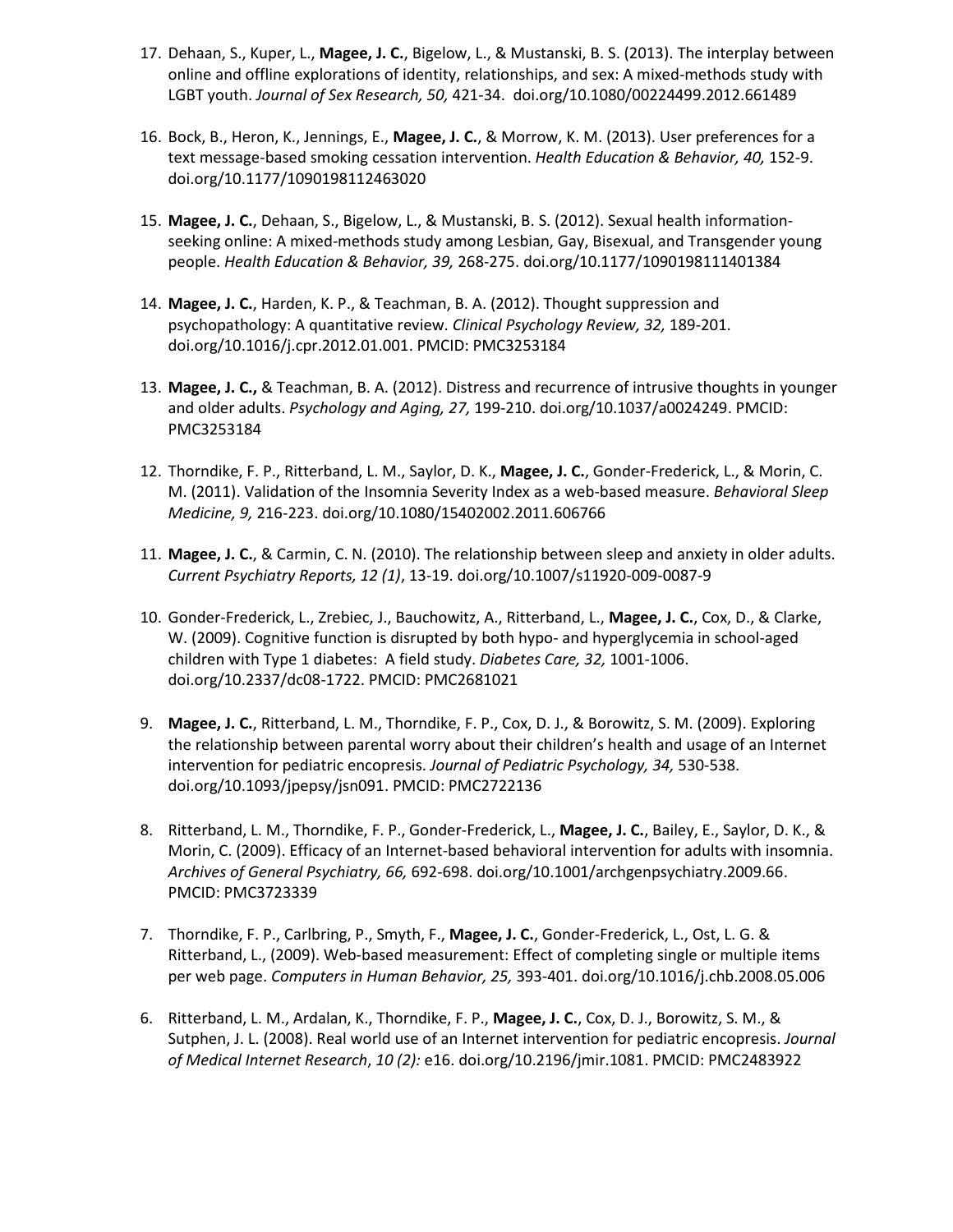- 5. Cox, D. J., Ritterband, L. M., **Magee, J. C.**, Clarke, W., & Gonder-Frederick, L. (2008). Blood glucose awareness training delivered over the Internet. *Diabetes Care, 31,* 1527-1528. doi.org/10.2337/dc07-1956. PMCID: PMC2494647
- 4. **Magee, J. C.**, & Teachman, B. A. (2007). Why did the white bear return? Attributions for unsuccessful thought suppression and obsessive-compulsive symptoms. *Behaviour Research and Therapy, 45,* 2884-2998. doi.org/10.1016/j.brat.2007.07.014. PMCID: PMC2121148
- 3. Teachman, B. A., Siedlecki, K. L., & **Magee, J. C.** (2007). Aging and symptoms of anxiety and depression: Structural invariance of the tripartite model. *Psychology and Aging, 22,* 160-170*.* doi.org/10.1037/0882-7974.22.1.160
- 2. **Magee, J. C.**, & Zinbarg, R. E. (2007). Suppressing and focusing on a negative memory in social anxiety: Effects on unwanted thoughts and mood. *Behaviour Research and Therapy, 45,* 2836- 2849. doi.org/10.1016/j.brat.2007.05.003
- 1. Teachman, B. A., Woody, S. R., & **Magee, J. C.** (2006). Implicit and explicit appraisals of the importance of intrusive thoughts. *Behaviour Research and Therapy, 44,* 785-805. doi.org/10.1016/j.brat.2005.05.005

# **Grants & Fellowships**

| $\bullet$ | Principal Investigator, NIDA K23DA037320 (\$825,255)<br>Grant Title: Text Message Support to Prevent Smoking Relapse in Community<br><b>Treatment Settings</b>                                                                                                                                                                                                                          | 2015-2020 |
|-----------|-----------------------------------------------------------------------------------------------------------------------------------------------------------------------------------------------------------------------------------------------------------------------------------------------------------------------------------------------------------------------------------------|-----------|
| $\bullet$ | Co-Investigator, NIAAA R21AA021151 (\$367,692)<br>Grant Title: CBM: A Novel Intervention for Alcohol Dependence and Social<br>Anxiety<br>(PI: Elise Clerkin, Ph.D.)                                                                                                                                                                                                                     | 2013-2015 |
| ٠         | Co-Investigator, NIAAA R21AA021014 (\$389,045)<br>Grant Title: Text Messaging as a Novel Alcohol Intervention for Community<br><b>College Students</b><br>(PI: Beth Bock, Ph.D.)                                                                                                                                                                                                        | 2012-2014 |
| $\bullet$ | Consultant, NIA R01AG033033 (\$1,894,116)<br>Grant Title: Age Differences in Distress Following Intrusive Thoughts<br>(PI: Bethany Teachman, Ph.D.)                                                                                                                                                                                                                                     | 2009-2014 |
| ٠         | Co-Investigator, Ohio Colleges of Medicine Government Resources Center,<br>Office of Medical Assistance and the Department of Mental Health and<br>Substance Abuse, #60040446, G1213-07-0343 (\$24,547)<br>Title: Technical Assistance for the Study of the Effectiveness of Mobile Health<br>Devices for Medicaid Recipients with Severe Mental Illness<br>(PI: Charles Doarn, M.B.A.) | 2013      |
|           | Co-Principle Investigator, Community Based Research Grant (\$4,300)<br>University of Virginia Institute on Aging<br>Grant Title: Aging and Anxiety: Intrusive Thoughts as a Barrier to Healthy Aging<br>(Co-PI: Bethany Teachman, Ph.D.)                                                                                                                                                | 2008-2009 |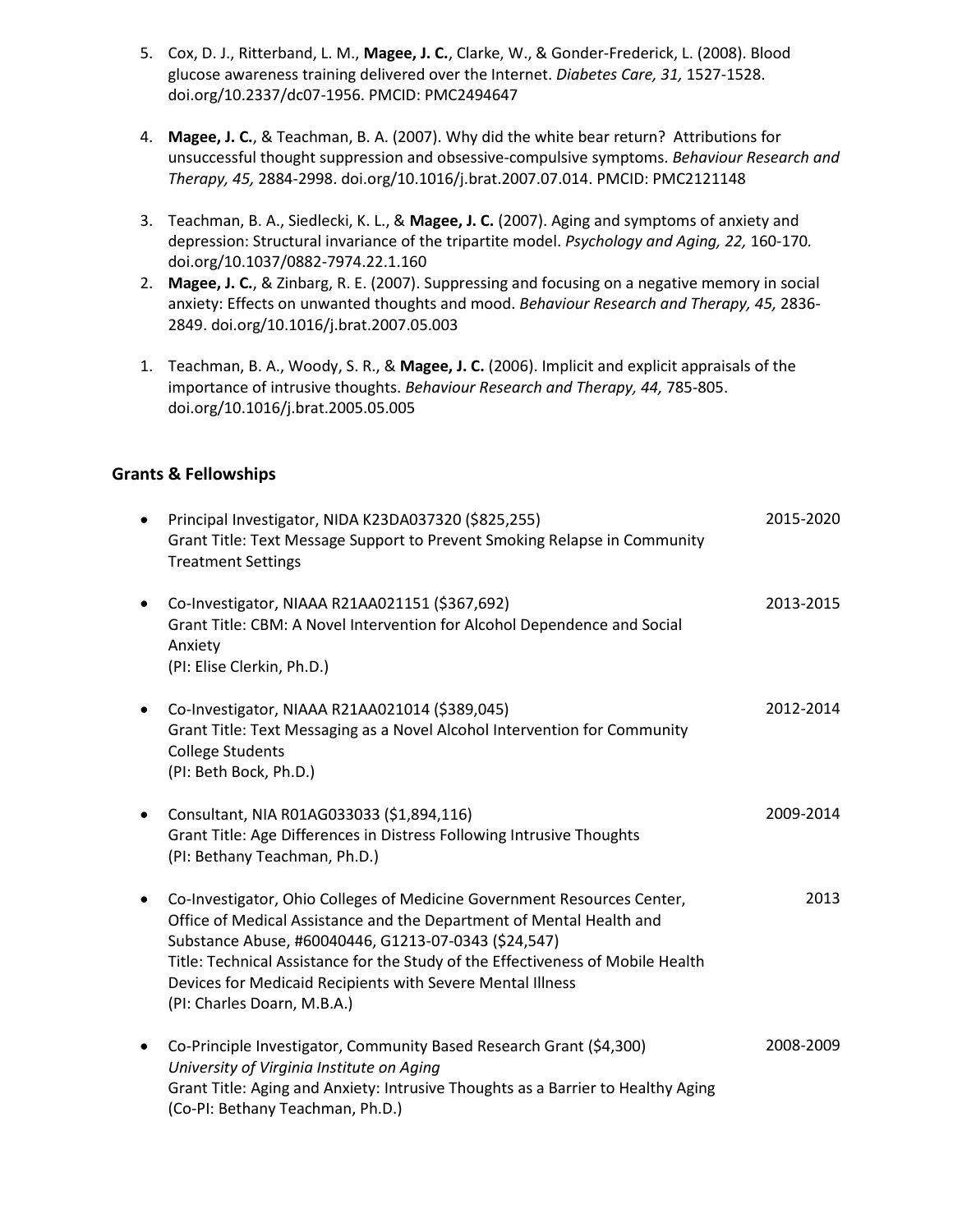### **Honors & Awards**

| Faculty Associate, Miami University Doris Bergen Center for Human<br>Development, Learning, and Technology                 | 2015-Pres.        |
|----------------------------------------------------------------------------------------------------------------------------|-------------------|
| Burckhardt Fund Recipient, Miami University Department of Psychology<br>٠                                                  | 2016              |
| Anxiety and Depression Association of America Career Development Travel<br>Award                                           | 2013              |
| National Institutes of Health Loan Repayment Award for Clinical Research<br>٠<br>National Heart, Lung, and Blood Institute | 2011-2013         |
| University of Virginia Award for Excellence in Scholarship in the<br>٠<br>Sciences & Engineering                           | 2009              |
| Fellow, LIFE academy, International Max Planck Research School<br>٠                                                        | 2006-2008         |
| Guest Researcher, Center for Lifespan Development<br>٠<br>Max Planck Institute for Human Development                       | 2008              |
| Robert J. Huskey Travel Award<br>٠<br>University of Virginia                                                               | 2004-2006<br>2008 |

### **Invited Talks and Colloquia**

- **Magee, J. C.** (2019, April). *Extending models of unwanted thinking to substance craving and older adulthood*. To be presented at the University of Cincinnati Psychology Department Clinical Psychology Colloquium series.
- Clerkin, E. M., **Magee, J. C.,** Parsons, E. M., Wells, T., Beard, C., Barnett, N. (2019, January). *Applications of cognitive bias modification: Looking back and looking forward.* Presented at the 4<sup>th</sup> International Conference on Counselling, Psychotherapy, and Wellness, Bangalore, India.
- **Magee, J. C.** (2018, April). *Thinking styles about nicotine craving as predictors of smoking behavior and distress.* Presented at the annual meeting of the Midwestern Psychological Association, Chicago, IL.
- **Magee, J. C.** (2018, January). *Text message support to prevent smoking relapse in community treatment settings.* Presented at Christ University, Bangalore, India.
- **Magee, J. C.** (2017, November). *Thinking harder about not thinking: The current status of thought suppression and anxiety.* Presented at the Anxiety Disorders Special Interest Group, annual meeting of the Association for Behavioral and Cognitive Therapies, San Diego, CA.
- **Magee, J. C.** (2016, April). *Harnessing technology to understand and treat unwanted thinking in community settings*. Presented at the Doris Bergen Center for Human Development, Learning, and Technology, Miami University.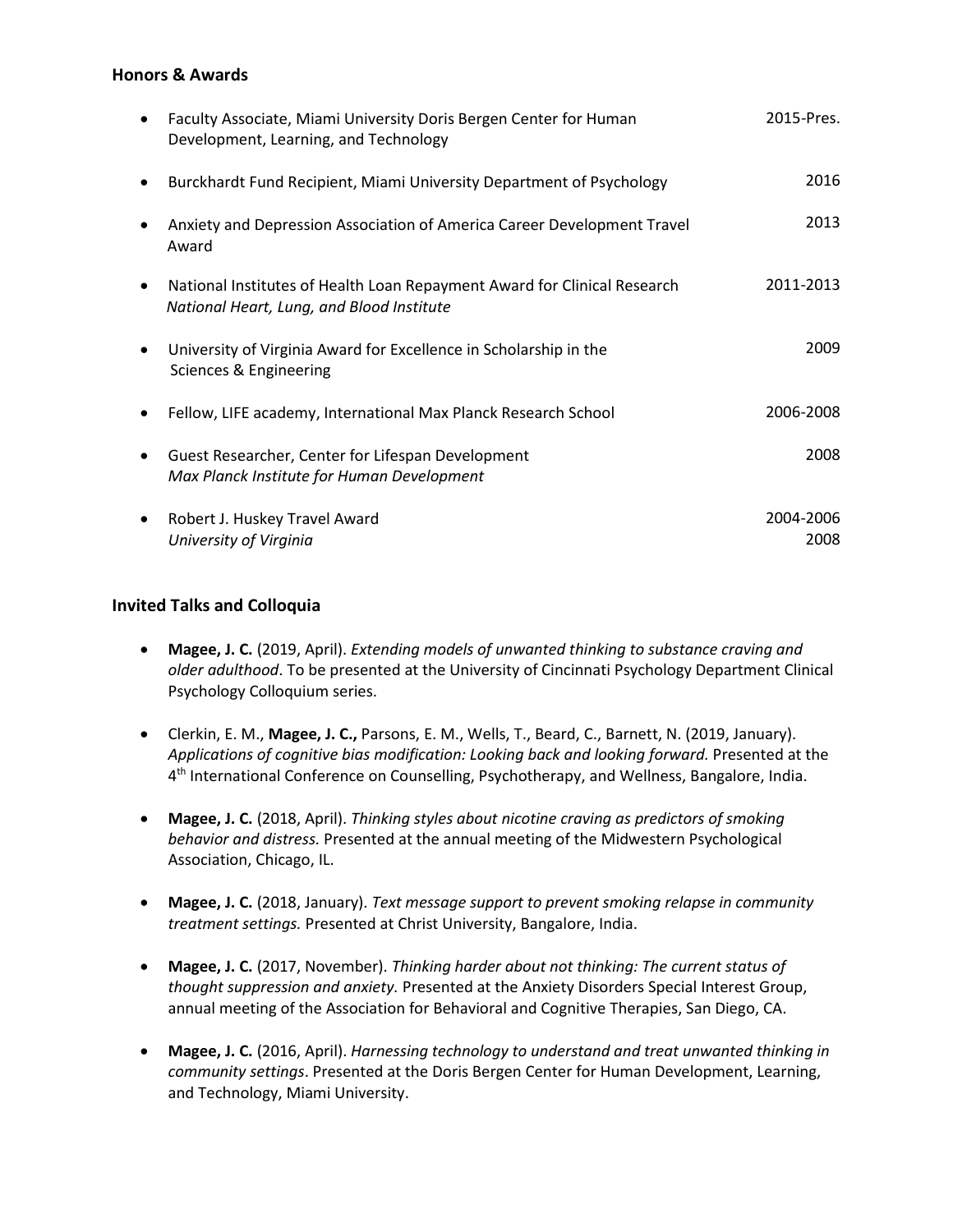- **Magee, J. C.** (2015, September). *Social anxiety in context: Paying attention to the measurement and meaning of attention bias*. Presented at Social Psychology Research Interest Group, Miami University.
- **Magee, J. C.** (2014, October). *Applying lifespan theories of development in older adults: Implications for anxiety and obsessive-compulsive and related disorders.* Presented at Department of Psychiatry Grand Rounds, University of Cincinnati.
- **Magee, J. C.**, & Tubb, M. (2014, October). *Using health technology to enhance your work*. Presented at Professional Development Program, Department of Family and Community Medicine, University of Cincinnati College of Medicine.
- **Magee, J. C.** (2014, May). *Rethinking intrusive thinking: Evaluating and translating models of distressing mental phenomena*. Presented at Department of Psychology Colloquium, Miami University.
- Doarn, C., & **Magee, J. C.** (2013, November). *The study of the effectiveness of mobile health devices for Medicaid recipients with severe mental illness*. Technical report presented at the Ohio Department of Medicaid, Columbus, OH.
- **Magee, J. C.**, & Bernheisel, C. (2013, October). *IT for the academic*. Presented at Professional Development Program, Department of Family and Community Medicine, University of Cincinnati College of Medicine.
- **Magee, J. C.** (2012, September). *Health technology and unwanted thinking: A research overview*. Presented at Cincinnati Interprofessional Care Collaborative, University of Cincinnati College of Medicine.
- **Magee, J. C.** (2011, December). *Harnessing technology to understand, measure, and change intrusive thinking*. Presented at Department of Psychiatry and Behavioral Sciences, Northwestern University School of Medicine, Chicago, IL.
- Clerkin, E. M., & **Magee, J. C.** (2010, March). *Subtypes and Case Conceptualization in Obsessive Compulsive Disorder: The status of hoarding.* Presented at Department of Psychiatry Grand Rounds, University of Illinois at Chicago.

# **Chapters, Technical Reports, and Other Published Work**

- **Magee, J. C.** Thought Suppression. (2017). In A. E. Wenzel (Ed.), *The SAGE Encyclopedia of Abnormal and Clinical Psychology*. Thousand Oaks, CA: SAGE.
- **Magee, J. C.** (2014). *Clinical Science Early Career Paths Series II*. Invited article for *Society for a Science of Clinical Psychology Newsletter*, *17 (1)*, 9-11.
- Doarn, C. R., & **Magee, J. C.** (2013). *Technical assistance for the study of the effectiveness of mobile health devices for Medicaid recipients with severe mental illness*. Columbus, OH: Ohio Colleges of Medicine Government Resources Center, Office of Medical Assistance and the Department of Mental Health and Substance Abuse.
- **Magee, J. C.**, Macari, A. M., Richey, J. A., & Clerkin, E. M. (2013). *Be our friend: ABCT's Facebook Challenge*. Invited article for *the Behavior Therapist, 36,* 130-1.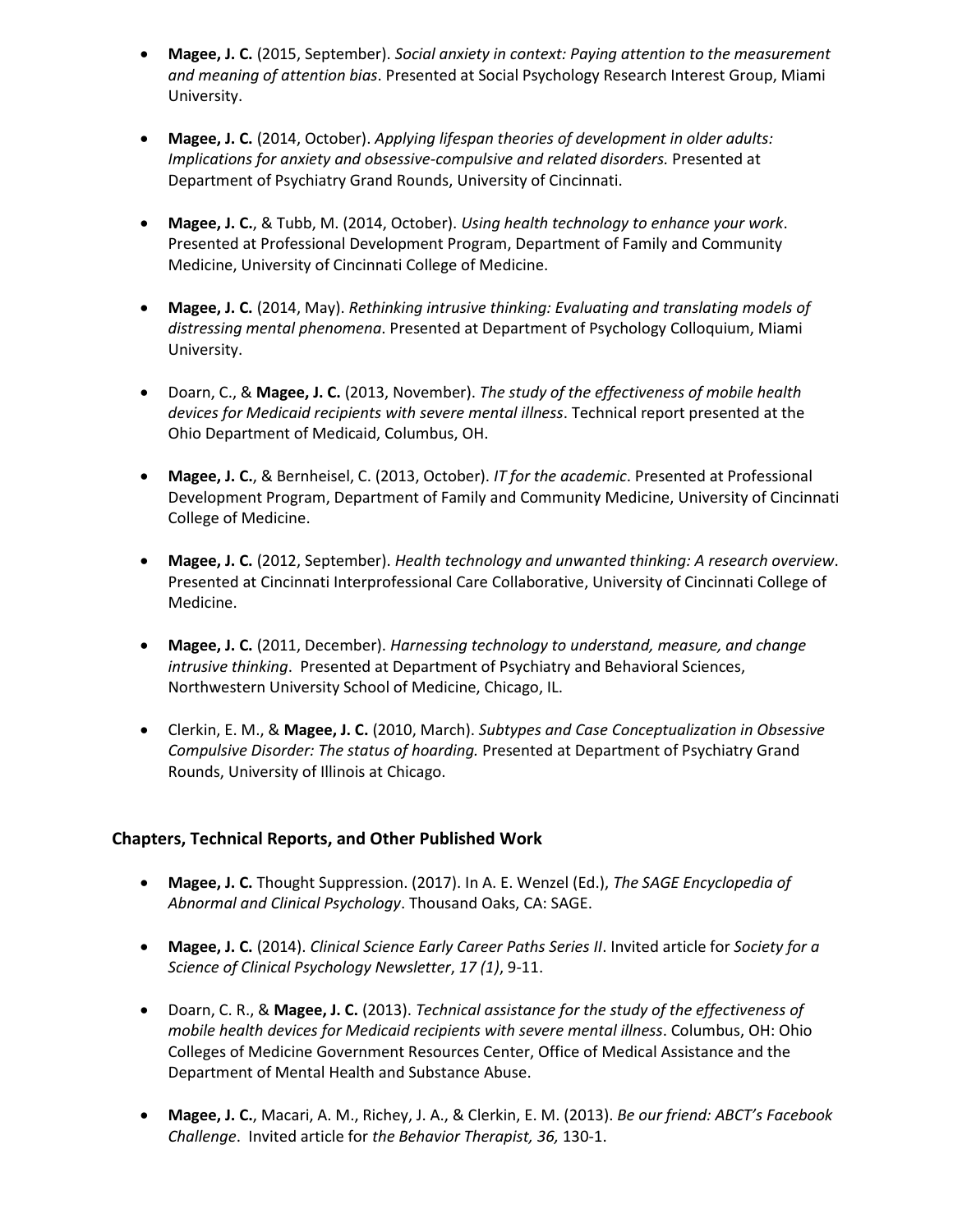- **Magee, J. C.** (2012). *Harnessing technology for behavior change.* Invited article for *The Life Course: Evolutionary and Ontogenetic Dynamics (LIFE) Newsletter*, *6 (1)*, 13-15.
- Galloway, S., & **Magee, J. C.** (2009). *Life after LIFE: Applying for clinical psychology internship.*  Invited article for *The Life Course: Evolutionary and Ontogenetic Dynamics (LIFE) Newsletter*, *3 (3)*, 15-16.
- **Magee, J. C.** (2007). *Testing clinical theories of intrusive thoughts.* Invited article for *The Life Course: Evolutionary and Ontogenetic Dynamics (LIFE) Newsletter*, *1 (3)*, 14-16.

### **National and International Presentations, Published Conference Proceedings**

- 54. Fite, R. E., Freeman, K., Wenger, A. R., Woodford, C. N., Adut, S. L., & **Magee, J. C.** (2018, November). *Do you believe in magical thinking?: Examining magical thinking as a mediator of the relationship between obsessive-compulsive belief domains and symptoms*. Poster presented at the annual meeting of the Association for Behavioral and Cognitive Therapies, Washington, D.C.
- 53. Sakov, S. L., Brazill, K., Warnick, S., & **Magee, J. C.** (2018, November). *Are they APPlicable in primary care? A review of apps for identifying and managing mental health disorders*. Poster presented at the annual meeting of the Association for Behavioral and Cognitive Therapies, Washington, DC.
- 52. Henry, M.A., Shelton, E. E., & **Magee, J. C.** (2018, November). *Taking the blame versus taking responsibility: Self-blaming thinking about nicotine craving as a mediator between depressive symptoms and smoking outcomes.* Poster presented at the annual meeting of the Association for Behavioral and Cognitive Therapies, Washington, DC.
- 51. Henry, M. A., & **Magee, J. C.** (2018, February). *Self-blaming thinking about nicotine craving as a mediator between depressive symptoms and smoking outcomes.* Poster presented at the annual meeting of the Society for Research on Nicotine and Tobacco, Baltimore, MD.
- 50. Fite, R. E., **Magee, J. C.**, Lindeman, M. I. H., Rogers, A. P., Durik, A. M., & Voyles, E. (2018, March). *Correlates of grit sub-components: An examination of Big 5 traits and self-concept clarity.* Poster presented at the annual meeting of the Society of Personality and Social Psychology, Atlanta, GA.
- 49. Fite, R. E., Clerkin, E. M., Teachman, B. A., & **Magee, J. C.** (2017, November). *A multiple baseline examination of attention bias modification for older adults with generalized anxiety disorder.* Poster presented at the annual meeting of the Association for Behavioral and Cognitive Therapies, San Diego, CA.
- 48. Parsons, E. M., Dreyer-Oren, S., **Magee, J. C.**, & Clerkin, E. M. (2017, November). *State experiential avoidance and state rumination as mediators of the relation between trait mindfulness facets and state tripartite components.* Poster presented at the annual meeting of the Association for Behavioral and Cognitive Therapies, San Diego, CA.
- 47. Dreyer-Oren, S. E., Sarfan, L. D., & Clerkin, E. M., Teachman, B. A., & **Magee, J. C.**, (2017, November). *Don't tell me what to think: Comparing self- and other-generated distraction*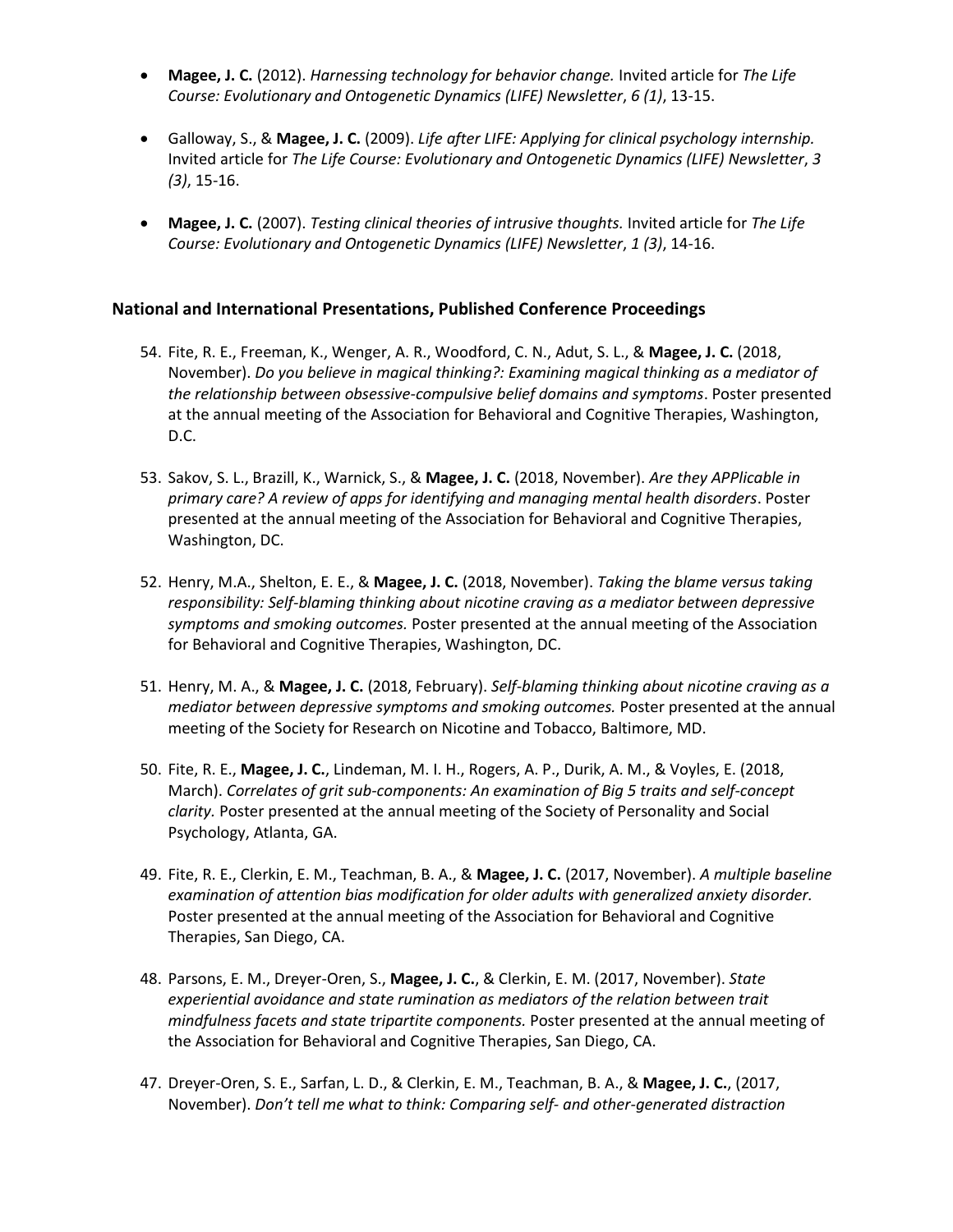*methods for controlling intrusive thoughts.* Poster presented at the annual meeting of the Association for Behavioral and Cognitive Therapies, San Diego, CA.

- 46. Parsons, E. M., Sarfan, L. D., **Magee, J. C.**, & Clerkin, E. M. (2016, October). *Evaluating the relationship between state tripartite model components and mindfulness facets.* Poster presented at the annual meeting of the Association for Behavioral and Cognitive Therapies, New York, NY.
- 45. Sarfan, L. D., Parsons, E. M., **Magee, J. C.,** & Clerkin, E. M. (2016, October). *Mindfulness facets and coping motives as serial mediators of social anxiety symptoms and drinking problems*. Poster presented at the annual meeting of the Association for Behavioral and Cognitive Therapies, New York, NY.
- 44. **Magee, J. C.**, McConnell, A. A., & Del Valle, K. R. (2016, March). *Identifying thinking styles about nicotine cravings: A qualitative analysis*. Poster presented at the annual meeting of the Society for Research on Nicotine and Tobacco, Chicago, IL.
- 43. Clerkin, E. M., **Magee, J. C.**, Wells, T. T., Beard, C., & Barnett, N. P. (2015, November). *Testing an 8-session attention bias modification program in a community-based sample with elevated social anxiety symptoms and alcohol dependence.* Paper presented at the annual meeting of the Association for Behavioral and Cognitive Therapies, Chicago, IL.
- 42. Tubb, M. R., **Magee, J. C.**, Regan, S. L., Elder, N. C., Doarn, C. R., Acquavita, S. P., & Ralescu, A. (2015, October). *Development of a mobile app to enhance smoking cessation shared decision making in primary care.* Paper presented at the annual meeting of the North American Primary Care Research Group, Cancun, Mexico.
- 41. Winhusen, T., **Magee, J. C.**, & Lewis, D. F. (2015, February). *Craving, withdrawal, and substance use as mediators of treatment effect on smoking cessation in cocaine- and methamphetaminedependent patients*. Paper presented at the annual meeting of the Society for Research on Nicotine and Tobacco, Philadelphia, PA.
- 40. **Magee, J. C.**, & Winhusen, T. (2014, November). *The Coupling of nicotine and stimulant craving during treatment for stimulant dependence*. Paper presented at the annual meeting of the Association for Behavioral and Cognitive Therapies, Philadelphia, PA.
- 39. Hoffman, D., Macari, A., Alvord, M. K., & **Magee, J. C.** (2014, November). *For clinicians, by clinicians: Secrets to a successful CBT private practice.* Panel discussion presented at the annual meeting of the Association for Behavioral and Cognitive Therapies, Philadelphia, PA.
- 38. Blocksom, S. H., Doyle, S. A., Clerkin, E. M., Premo, J. & **Magee, J. C.** (2014, November). *Sleep quality, affect, and emotion regulation as mediators of the relationship between self-reported health and life satisfaction in older adulthood*. Poster presented at the annual meeting of the Association for Behavioral and Cognitive Therapies, Philadelphia, PA.
- 37. Clerkin, E. M., Werntz, A. J., **Magee, J. C.**, Lindgren, K. P., & Teachman, B. A. (2014, November). *Linking social anxiety and alcohol problems: Evaluating age differences in coping motives as a mediator*. Paper presented at the annual meeting of the Association for Behavioral and Cognitive Therapies, Philadelphia, PA.
- 36. Parsons, E. M., Golub, S., **Magee, J. C.**, & Clerkin, E. M. (2014, November). *Targeting the belief domain of importance and control of thoughts: A Cognitive-Bias Modification intervention*.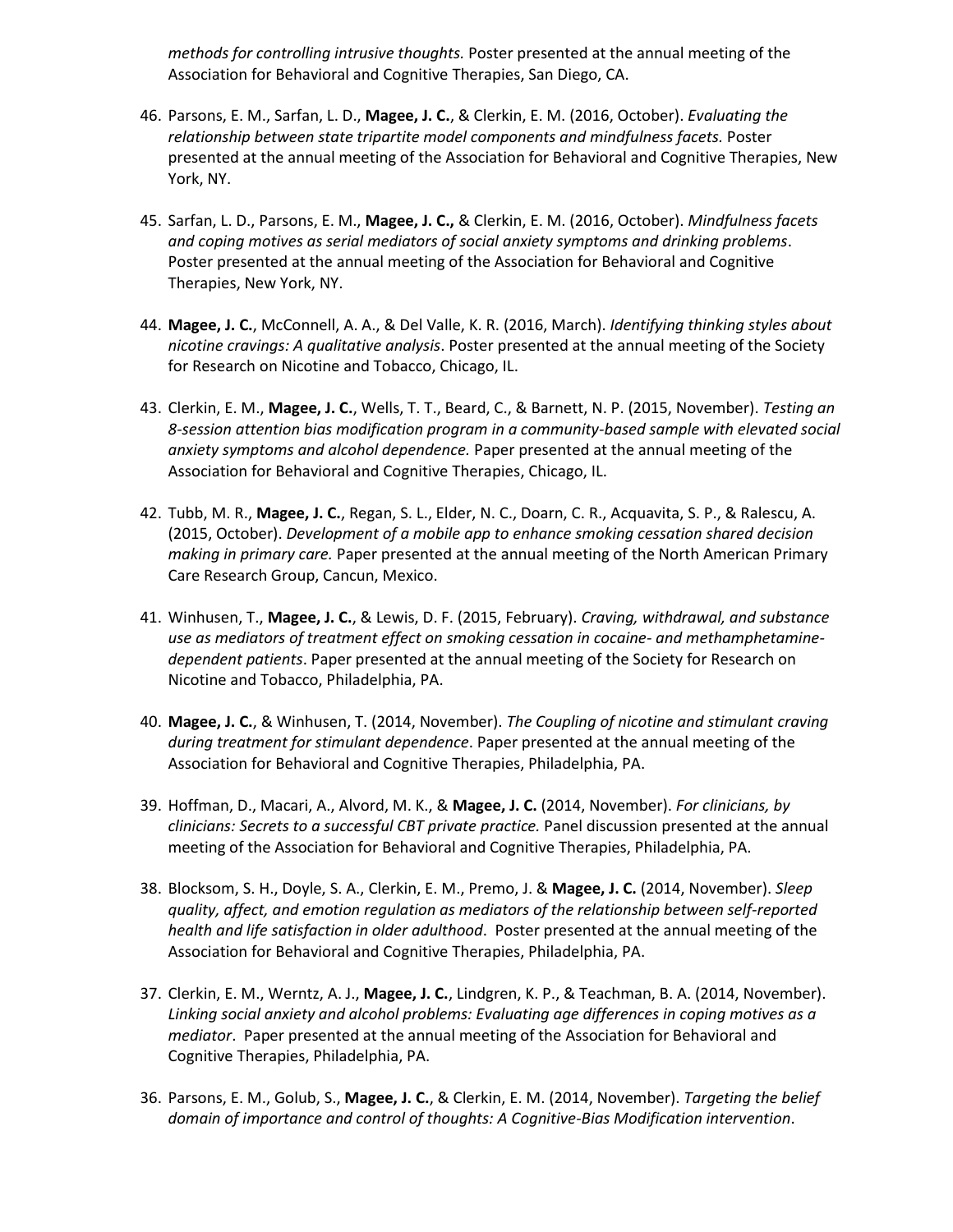Paper presented at the annual meeting of the Association for Behavioral and Cognitive Therapies, Philadelphia, PA.

- 35. Elder, N. C., Labuda-Schrop, S., White, C., **Magee, J. C.**, & Wiley, A. (2014, May). *Summer student research programs: Growing family physicians and enhancing scholarship on a shoestring budget.* Scholarly topic roundtable presented at the annual spring conference of the Society of Teachers of Family Medicine, San Antonio, TX.
- 34. Bock, B. C., Jennings, E., Heron, K., & **Magee, J. C.** (2013, August). *Making mHealth methods congruent with technology use: Recruitment in TXT-2-Quit*. Poster presented at the annual meeting of the American Psychological Association, Honolulu, HI.
- 33. Bock, B. C., **Magee, J. C.,** Heron, K., Fava, J., Deutsch, C., & Foster, R. (2013, August). *Developing a text message intervention for smoking cessation with peer-to-peer support*. Poster presented at the annual meeting of the American Psychological Association, Honolulu, HI.
- 32. **Magee, J. C.**, Smyth, F. L., & Teachman, B. A. (2013, May). *A web-based examination of responses to intrusive thoughts across the adult lifespan*. Poster presented at the 2013 meeting of the International Society for Research on Internet Interventions, Chicago, IL.
- 31. **Magee, J. C.**, Smyth, F. L., & Teachman, B. A. (2013, April). *Methods of controlling unwanted thinking across the adult lifespan*. Poster presented at the annual meeting of the Anxiety and Depression Association of America, La Jolla, California.
- 30. Bock, B. C., **Magee, J. C**., Traficante, R., & Barnett, N. (2012). Technology use and risk for substance use among community college students. *Annals of Behavioral Medicine, 43 (Supplement 1)*: S286.
- 29. **Magee, J. C.**, Traficante, R., Barnett, N. P., & Bock, B. (2011, November). *Technology use as a risk factor for substance use among community college students*. Poster presented at the annual meeting of the Association for Behavioral and Cognitive Therapies, Toronto, Canada.
- 28. Cruz, J. R., Cody, M. W., **Magee, J. C.**, & Teachman, B. A. (2011, November). *Mediators of treatment outcome for panic disorder with comorbid medical illness*. Poster presented at the annual meeting of the Association for Behavioral and Cognitive Therapies, Toronto, Canada.
- 27. Clarke, J., Stewart, D. W., Simon, R., Rosen, R., **Magee, J. C.**, Boudreaux, E., & Bock, B. (2011, October). *Incarceration as a teachable moment for substance use treatment.* Poster presented at the annual meeting of the American Public Health Association, Washington, DC.
- 26. Gaskins, R. B., **Magee, J. C.**, Jennings, E., Williams, D., & Bock, B. C. (2011, April). *Yoga enhances smoking cessation in women.* Poster presented at the annual meeting of the Society of Behavioral Medicine, Washington, DC.
- 25. **Magee, J. C.**, Traficante, R., Barnett, N., & Bock, B. (2011, March). *Examining the potential for using mobile technology to intervene on substance abuse among community college students*. Poster presented at the annual meeting of the Association for Psychologists in Academic Health Centers, Boston, MA.
- 24. **Magee, J. C.**, Buck, N., Viar, M., Laughinghouse, T., & Teachman, B. A. (2010, November). *Don't even think about It: Older adults and increased suppression effort.* Poster presented at the annual meeting of the Association for Behavioral and Cognitive Therapies, San Francisco, CA.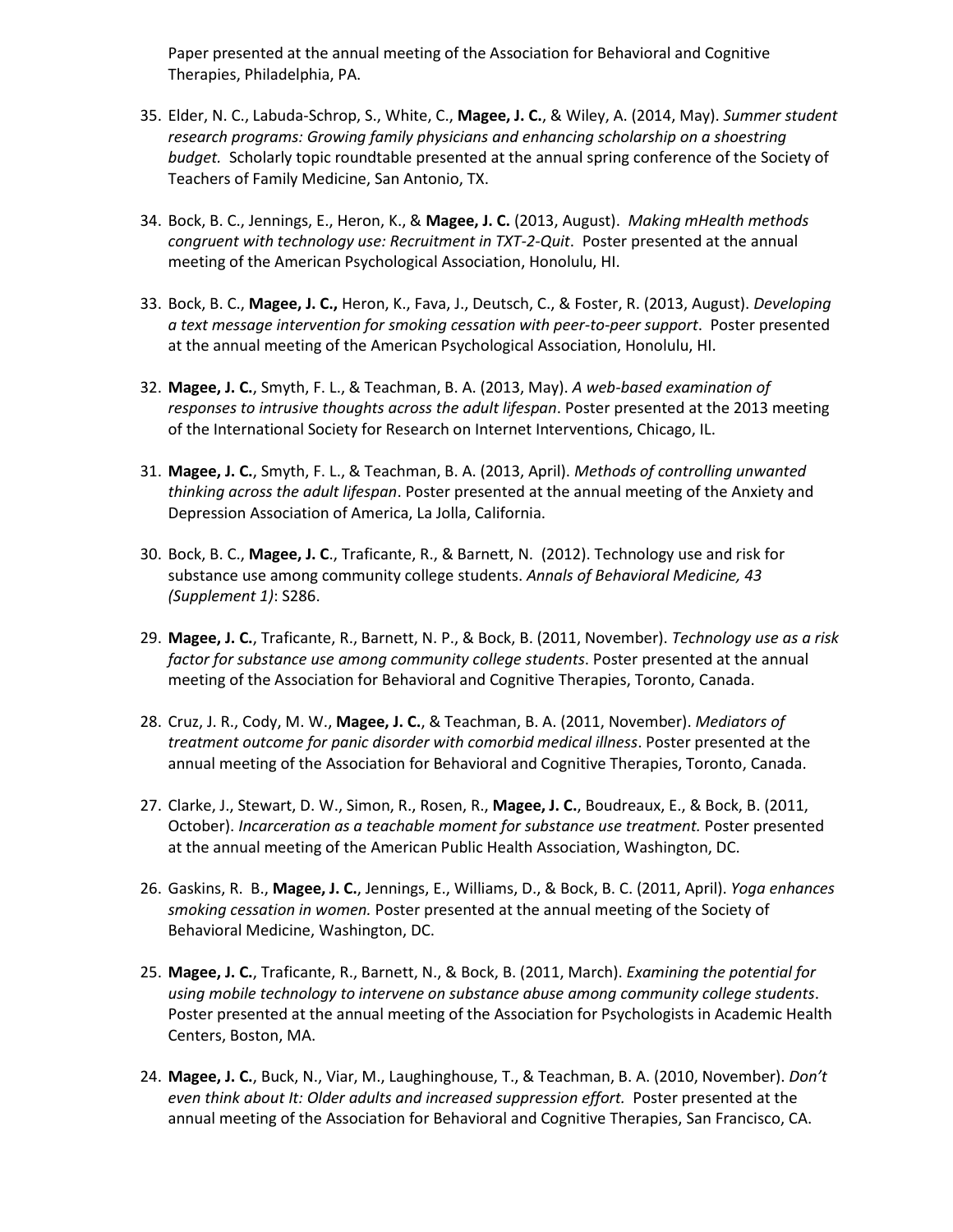- 23. Mustanski, B., Bigelow, L., **Magee, J. C.**, & DeHaan, S. (2010, February). *A mixed methods needs*  assessment for the role of the Internet in the sexual health of LGBT youth. Paper presented at the annual meeting of Sex: Tech, San Francisco, CA.
- 22. **Magee, J. C.**, Buck, N., Viar, M., Laughinghouse, T., & Teachman, B. A. (2009, November). *Experiences with intrusive thoughts in younger and older adults.* Paper presented at the annual meeting of the Association for Behavioral and Cognitive Therapies, New York, NY
- 21. **Magee, J. C.,** Laughinghouse, T., Viar, M., Buck, N., & Teachman, B. T. (2009, February). *Emotion regulation after intrusive thoughts in younger and older adults.* Poster presented at the annual meeting of the Society for Personality and Social Psychology, Tampa, FL
- 20. **Magee, J. C.,** & Teachman, B. T. (2008, November). *Why did the white bear return? Attributions for unsuccessful thought suppression and obsessive-compulsive symptoms*. Poster presented at the annual meeting of the Association for Behavioral and Cognitive Therapies, Orlando, FL
- 19. Ritterband, L. M., Thorndike, F., **Magee, J. C.**, Borowitz, S., & Cox, D. (2008, November). *Using the Internet to provide treatment for pediatric encopresis.* Poster presented at the annual meeting of the Association for Behavioral and Cognitive Therapies, Orlando, FL
- 18. Thorndike, F., Ritterband, L. M., **Magee, J. C.**, Saylor, D., Bailey, E., Gonder-Frederick, L., & Morin, C. (2008, November). *Innovative approaches to dissemination of insomnia treatments: An Internet intervention for insomnia.* Paper presented at the annual meeting of the Association for Behavioral and Cognitive Therapies, Orlando, FL
- 17. **Magee, J. C.** (2008, June). *Experiences with intrusive thoughts in younger and older adults.*  Paper presented at the International Max Planck Research School, Berlin, Germany
- 16. **Magee, J. C.** & Teachman, B.T. (2008, May). *Experiences with intrusive thoughts in younger and older adults.* Poster presented at the Spring academy of the LIFE International Max Planck Research School, Charlottesville, VA
- 15. Ritterband, L. M., **Magee, J. C.**, Cumming, E., & Saylor, D., Thorndike, F. (2008, March). *Examining technical barriers in Internet interventions*. Paper presented at the annual meeting of the Society of Behavioral Medicine, San Diego, CA
- 14. Ritterband, L. M., Thorndike, F., Gonder-Frederick, L., **Magee, J. C.**, Bailey, E., & Morin, C. (2008). An Internet intervention for adult insomnia. *Sleep, 31* (supplement): A235 (#0716).
- 13. Ritterband, L., Thorndike, F., **Magee, J. C.**, Bailey, E., Gonder-Frederick, L., & Morin, C. (2008). Evaluation of an Internet intervention for adult insomnia. *Journal of Sleep Research, 17 (Supplement 1):* O52.
- 12. Thorndike, F. P., Ritterband, L. M., **Magee, J. C.**, Saylor, D. K., Gonder-Frederick, L. A., & Morin, C. M. (2008). Sleep symptom changes while using an Internet intervention for insomnia. *Journal of Sleep Research, 17 (Supplement 1):* P331.
- 11. Borowitz, S., Ritterband, L. M., **Magee, J. C.**, Thorndike, F., & Cox, D. (2008). Treatment of childhood encopresis with an Internet-based intervention. E-PAS2008: 5802.3.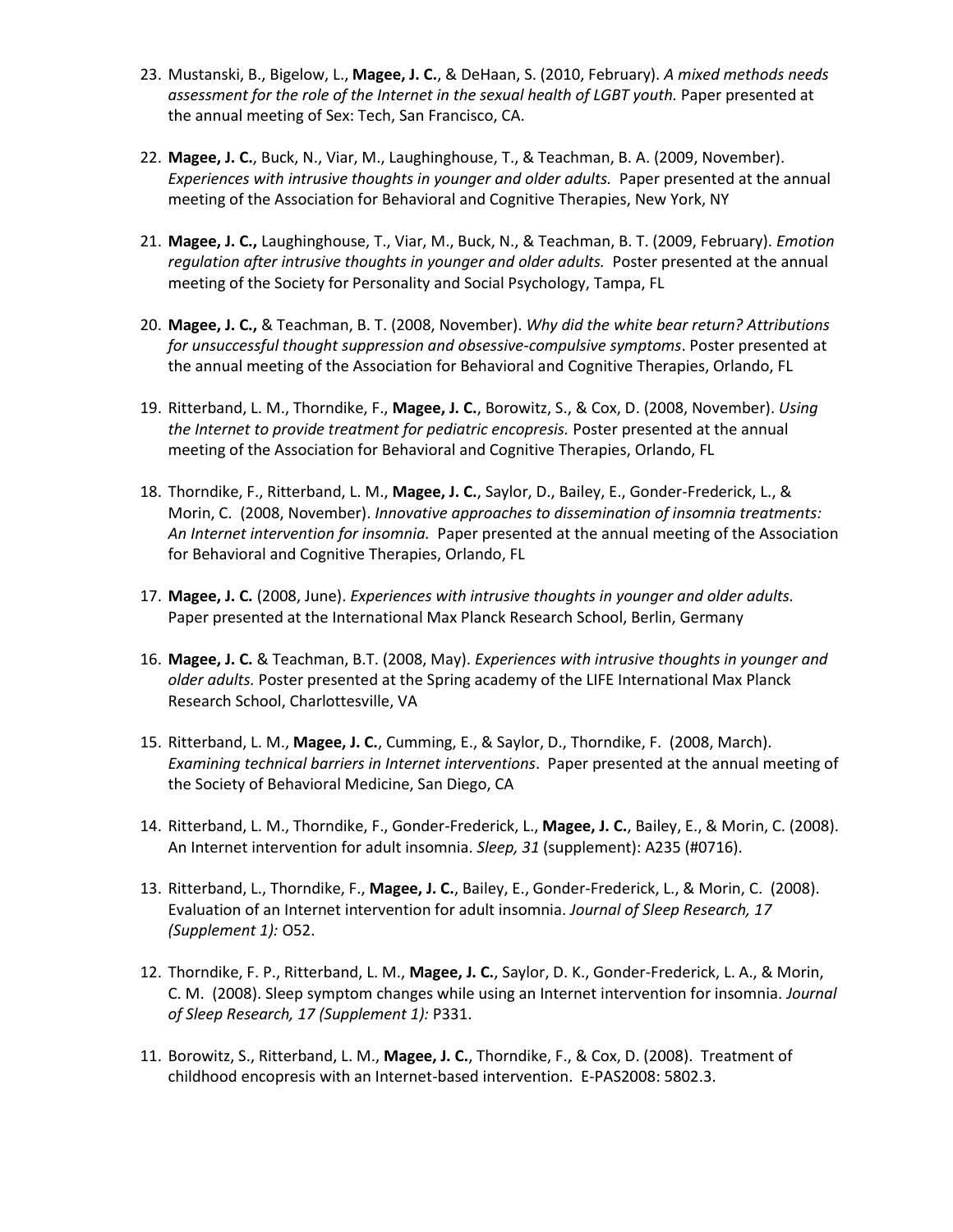- 10. **Magee, J. C.** & Teachman, B. A. (2007, November). *Obsessive-compulsive symptoms and perceived performance at thought suppression*. Poster presented at the annual meeting of the Association for Behavioral and Cognitive Therapies, Philadelphia, PA
- 9. **Magee, J. C.** & Ritterband, L. (2007, October). *Parent anxiety in an Internet intervention for pediatric encopresis*. Poster presented at the annual meeting of the International Society for Research on Internet Interventions, Charlottesville, VA
- 8. Cumming, E. M., Ritterband, L., **Magee, J. C.** & Thorndike, F. P. (2007, October). *Evaluating contacts exchanged during a trial of an Internet intervention for encopresis*. Poster presented at the annual meeting of the International Society for Research on Internet Interventions, Charlottesville, VA
- 7. **Magee, J. C.** (2007, May). *Characteristics of anxiety disorders in late adulthood*. Paper presented at the spring academy of the LIFE International Max Planck Research School, Berlin, Germany
- 6. **Magee, J. C.**, Turkheimer, E. & Teachman, B. A. (2006, November). *Age invariance of obsessivecompulsive disorder beliefs and symptoms*. Poster presented at the annual meeting of the Association for Behavioral and Cognitive Therapies, Chicago, IL
- 5. Teachman, B. A., **Magee, J. C.**, Clerkin, E. M. & Woody, S. (2006, November). *Obsessional beliefs and predictors of implicit versus explicit responses to unwanted thoughts.* Paper presented at the annual meeting of the Association for Behavioral and Cognitive Therapies, Chicago, IL
- 4. Thorndike, F. P., Ritterband, L., Carlbring, P., Gonder-Frederick, L., **Magee, J. C.**, & Smyth, F. (2006, March). *Web-based measurement: Effect of completing single or multiple items per web page*. Paper presented at the 2006 meeting of the International Society for Research on Internet Interventions (ISRII), Stockholm, Sweden
- 3. **Magee, J. C.**, Siedlecki, K. L., & Teachman, B. A. (2005, November). *Age-related differences in the structure of negative affect*. Poster presented at the annual meeting of the Association for Behavioral and Cognitive Therapies, Washington, D.C.
- 2. Teachman, B. A. Woody, S. R., & **Magee, J. C.** (2005, April). *Implicit and explicit appraisals of the importance of intrusive thoughts*. Paper presented at the annual meeting of the Anxiety Disorders Association of America, Seattle, WA
- 1. **Magee, J. C.**, Klassen, T. K., Mackaronis, J. E., Morris, L. E., Woody, S., & Teachman, B. A. (2004, November). *Appraisal of unwanted, intrusive thoughts: influences on implicit and explicit selfesteem.* Poster presented at the annual meeting of the Association for the Advancement of Behavior Therapy, New Orleans, LA

# **Teaching and Mentoring Experiences:**

#### *Miami University*

|           | • Graduate Advisor:                |            |
|-----------|------------------------------------|------------|
|           | Students: Annika Goldman           | 2018-Pres. |
|           | Sarah Sakov                        | 2017-Pres. |
|           | Robert Fite                        | 2016-Pres. |
| $\bullet$ | Supervisor:                        |            |
|           | Project Coordinators: Meagan Henry | 2017-Pres. |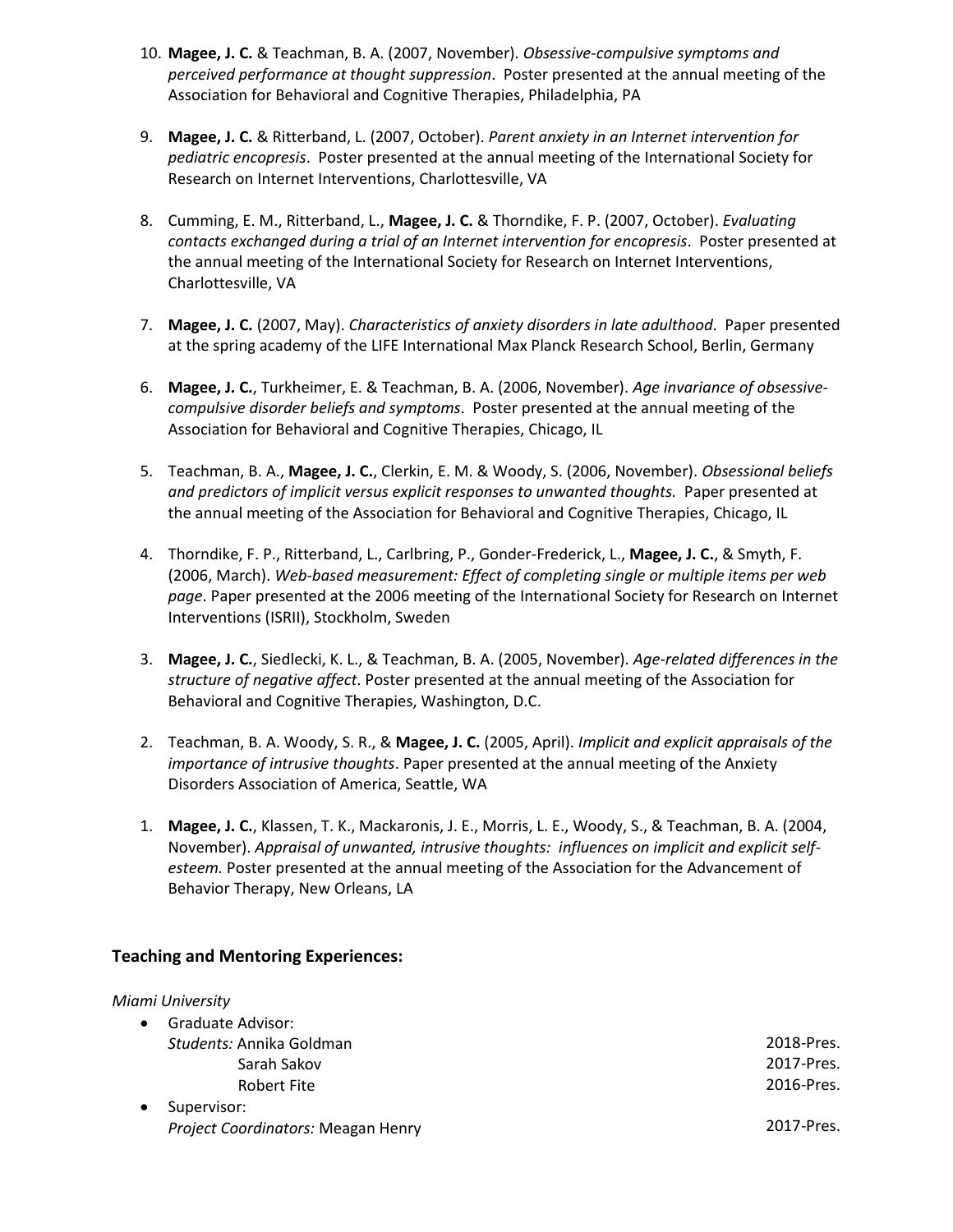| <b>Katie Harris</b>                                                                                                                                                                                                                                  | 2016-2017 |
|------------------------------------------------------------------------------------------------------------------------------------------------------------------------------------------------------------------------------------------------------|-----------|
| Undergraduate Honors Advisor:<br>Students: Erin Shelton (Dean's Scholar)                                                                                                                                                                             | 2018-2019 |
| Instructor:                                                                                                                                                                                                                                          |           |
| Abnormal Psychology PSY 242<br>The Psychology of Unwanted Thinking PSY 410J<br>Evidence-Based Practice of Psychology with Adults PSY 750A-A<br>Adult Evidence-Based Clinical Intervention PSY 653                                                    |           |
| <b>Guest Lecturer:</b>                                                                                                                                                                                                                               |           |
| Combining Qualitative and Quantitative Methods in Psychology PSY 697<br>Psychopathology Across the Lifespan PSY 648<br>Mindfulness in Clinical Psychology PSY 401C<br>Proseminar in Psychology PSY 603<br>Anxiety and OC Spectrum Disorders PSY 410J |           |
|                                                                                                                                                                                                                                                      |           |
| University of Cincinnati                                                                                                                                                                                                                             |           |
| Supervisor, Practice and Community Based Health Research MEDS4028L                                                                                                                                                                                   |           |
| Students: Momina Qureshi                                                                                                                                                                                                                             | 2015      |
| Steven Doyle                                                                                                                                                                                                                                         | 2014      |
| Mica Cunningham                                                                                                                                                                                                                                      | 2014      |
| Supervisor, Medical Student Research Elective                                                                                                                                                                                                        |           |
| Students: Namratha Sandella                                                                                                                                                                                                                          | 2014      |
| <b>Heather Hughes</b>                                                                                                                                                                                                                                | 2014      |
| Tricia (McCutchan) Minton                                                                                                                                                                                                                            | 2013      |
| Zachary Denka                                                                                                                                                                                                                                        | 2013      |
| <b>Daniel Pietras</b>                                                                                                                                                                                                                                | 2013      |
| Supervisor, Research, Observation, Service, and Education (ROSE) program                                                                                                                                                                             |           |
| Students: Karina Del Valle                                                                                                                                                                                                                           | 2014-2015 |
| Rebecca Wang                                                                                                                                                                                                                                         | 2013-2014 |
| <b>Guest Lecturer:</b>                                                                                                                                                                                                                               |           |
| Comprehensive Tobacco Dependence Treatment 25-PHTH-7042                                                                                                                                                                                              | 2015-2017 |
| <b>Research Division Summer Student Educational Series</b>                                                                                                                                                                                           | 2013-2014 |
| University of Virginia                                                                                                                                                                                                                               |           |
| Instructor, University Internship Program Seminar                                                                                                                                                                                                    | 2008      |
| Supervisor, Undergraduate Distinguished Major Program                                                                                                                                                                                                |           |
| Students: Jessica Beadel-Cruz                                                                                                                                                                                                                        | 2007-2008 |
| Danielle Burnett                                                                                                                                                                                                                                     | 2005-2006 |
| Athletic Department Psychology Tutor                                                                                                                                                                                                                 | 2004-2006 |
| Lab Instructor, Statistics Methods in Psychology                                                                                                                                                                                                     | 2005-2006 |
| Teaching Assistant, Statistics Methods in Psychology                                                                                                                                                                                                 | 2005      |
| Teaching Assistant, Abnormal Psychology                                                                                                                                                                                                              | 2004-2005 |
| Teaching Assistant, Introduction to Psychology                                                                                                                                                                                                       | 2003      |

# **Clinical Experiences:**

| Clinical Supervisor, Miami University Psychology Department Clinic    | 2016      |
|-----------------------------------------------------------------------|-----------|
| Tobacco Treatment Specialist Certification, The Breathing Association | 2015-2017 |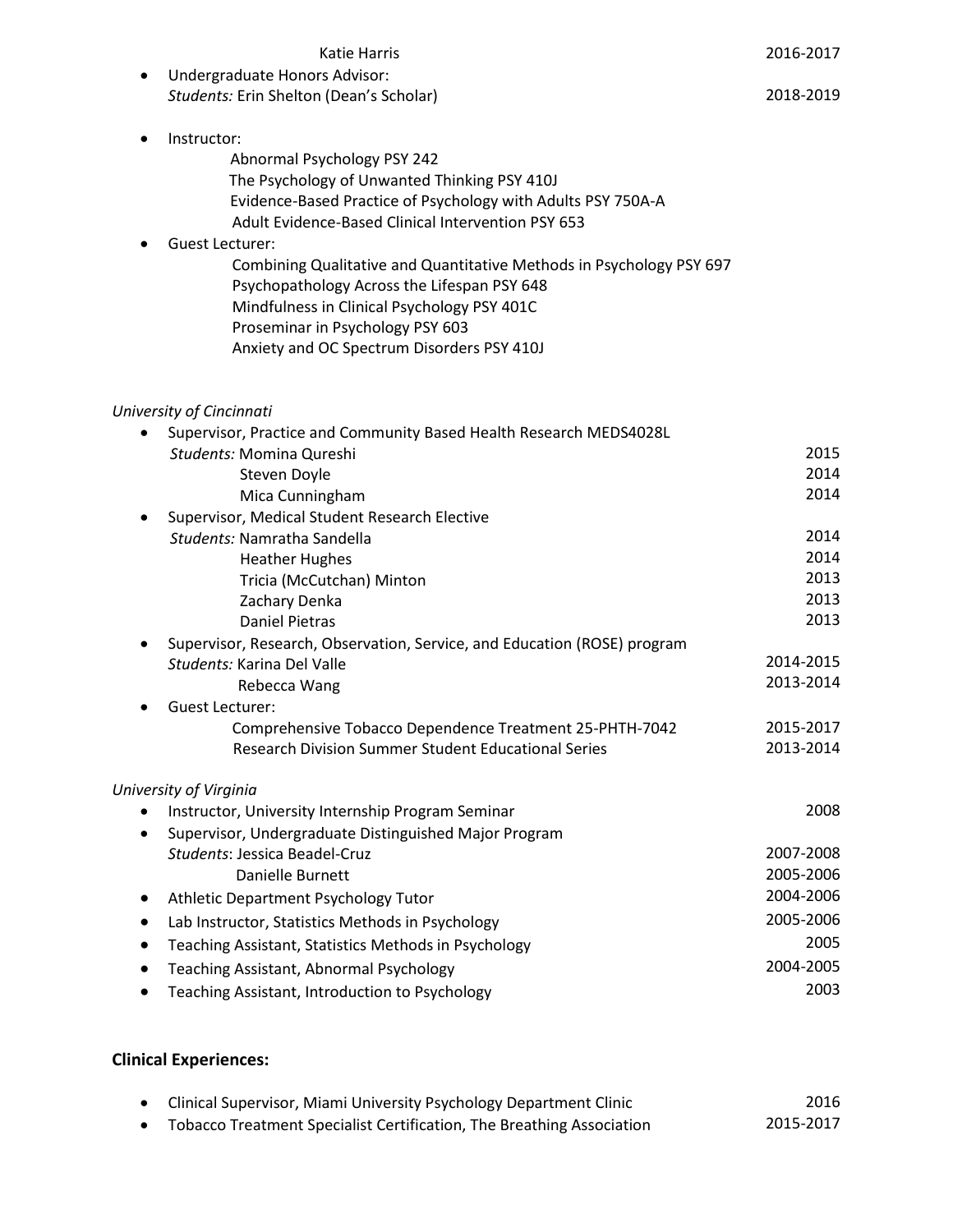| $\bullet$ | Rhode Island Free Clinic: Therapist                                   | 2010-2012 |
|-----------|-----------------------------------------------------------------------|-----------|
| $\bullet$ | University of Illinois at Chicago: Clinical Intern                    | 2009-2010 |
| $\bullet$ | Mary D. Ainsworth Clinic, University of Virginia: Therapist, Assessor | 2003-2009 |
| $\bullet$ | Charlottesville Conference for Geriatric Care: Workshop Co-leader     | 2008      |
| $\bullet$ | Western State Inpatient Psychiatric Hospital: Practicum Student       | 2006-2007 |
| $\bullet$ | Behavioral Medicine Center, University of Virginia: Practicum Student | 2005-2006 |
|           | • Panic Disorder Research and Treatment Team: Therapist               | 2003-2005 |

### **Service Experiences:**

#### National Association for Behavioral and Cognitive Therapies -Publications Committee, Member -Video Outreach Subcommittee, Chair -Annual Convention Submission Reviewer -Listserv Committee, Appeals Subcommittee, Member -Social Networking Media Committee, Chair Member Division 12 of the American Psychological Association -Mentor, Mentoring Program -Annual Convention Submission Reviewer 2018-Pres. 2018-Pres. 2018-Pres. 2015-2018 2012-2015 2010-2012 2016-Pres. 2016 University & Departmental *Miami University – University Level* Capital Campaign Work Group on Human Health LGBTQ Mentoring Program 2018 2016-2017 *Miami University – Department Level* Psychology Department Steering Committee Psychology Department Faculty Development Committee **•** Emotion Research Group Coordinator Graduate Awards Committee Business Pathways Working Group *University of Cincinnati Department of Family and Community Medicine* Chair, Scholarship Development Fund Review Committee 2018-Pres. 2017-Pres. 2016-2018 2016-2017 2015-2016 2014-2015 Faculty Mentor, Medical Resident Journal Club Faculty Judge, Physician and Society 101/102 Sequence Poster Presentations *Brown University Department of Psychiatry & Human Behavior* Member, Technology Committee 2014-2015 2013-2015 2011-2012 Safety, Ethics, & Expert Advisory Roles Member, Expert Advisory Group. NIMH R01MH113752. *Effectiveness of interpretation training to reduce anxiety: Evaluating technology-based delivery models and methods to reduce attrition*. (PI: Bethany Teachman) 2017-2021 Member, Expert Advisory Group. NIMH R34MH106770. *Testing Target Engagement and Effectiveness of Web-based Interpretation Training For Anxiety. (*PI: Bethany Teachman) 2015-2018 Member, Data and Safety Monitoring Board. *Neurofunctional Effects of Mindfulness Based Cognitive Therapy for Youth with Symptoms of Anxiety and a Familial Risk for Developing Bipolar Disorder.* (Co-PIs: DelBello & Sian Cotton) 2014-2015